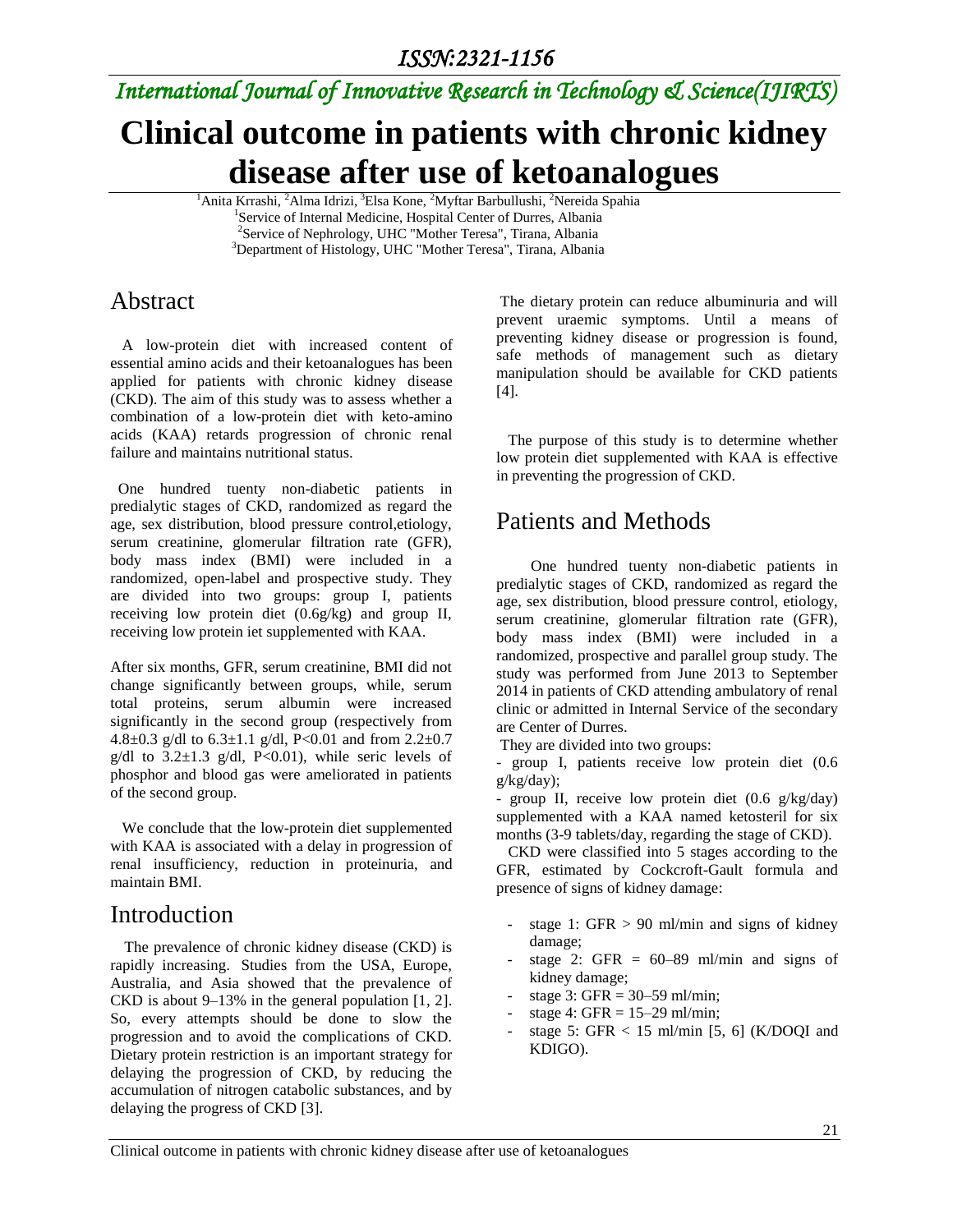# *International Journal of Innovative Research in Technology & Science(IJIRTS)*

 Were included in the study patients with CKD in stage 3 and 4 (15 ml/min/1.73 m<sup>2</sup> < GFR < 45  $ml/min/1.73$  m<sup>2</sup>) receiving conservative treatment for CKD.

 Were excluded from the study patients on dialysis, immunosupressed, pregnant women, those with malignancy.

 The changes of GFR, serum total proteins serum albumin, phosphor,  $HCO<sub>3</sub>$  blood gas, BMI, were evaluated after six months treatment. The values were expressed as mean  $\pm$  SD.

The results were expressed as mean  $(\pm SD)$ . Statistical significance between pre**-** and posttreatment values in each group was calculated using Student's paired t-test. Statistical significance between groups was calculated using unpaired t-test. P-values <0.05 were considered statistically significant.

### Results

 Sixty (31 males and 29 females) patients mean aged 41 years (range 25-68 years) were of group I and sixty (30 males and 30 females) patients mean aged 43 years (range 27-69 years) were of group II (Table 1). None of the patient in either group required dialysis, and till the end of study all patients were alive.

| Demographic variable | Total number of patients |
|----------------------|--------------------------|
| N                    | 120                      |
| Sex (M/F)            | 61/59                    |
| Age (years)          | $36.3 \pm 10.7$          |
|                      | $(27-63)$                |
| Weight (kg)          | $64.2 \pm 6.7$           |
|                      | $(54-96)$                |
| Height (cm)          | $152.7 + 7.4$            |
|                      | $(150-182)$              |

After six months, GFR, serum creatinine, BMI, seric level of sodium, potassium did not change significantly in both groups compared with the baseline values, while, serum total proteins, serum albumin were increased significantly after treatment in the group II (respectively from  $5.4 \pm 1.3$  g/dl to  $6.3 \pm 1.1$ g/dl, P<0.01 and from 2.2 $\pm$ 1.7 g/dl to 3.2 $\pm$ 1.3 g/dl,  $P<0.01$ ).

Also, seric levels of phosphor were decreased significantly in the group II after six months of treatment with KAA. Bicarbonates in blood were

ameliorated in patients of the group II, compared with the baseline values (Table 2).

| veivi e anu anei 'n catment          |                           |                             |                 |                   |  |  |
|--------------------------------------|---------------------------|-----------------------------|-----------------|-------------------|--|--|
|                                      |                           | After 6 months of treatment |                 |                   |  |  |
|                                      | <b>Baseline</b><br>values | <b>Group I</b>              | <b>Group II</b> | P                 |  |  |
| GFR $(ml/min/1.73 m2)$               | $26.1 + 7.9$              | $25.9 + 9.3$                | $25.9 + 9.3$    | <b>NS</b>         |  |  |
| creatinine<br>Serum<br>(mg/dl)       | $2.66 \pm 1.83$           | $2.47 \pm 1.6$              | $2.2 + 1.1$     | NS                |  |  |
| $\mathbf{BMI}$ (kg/m <sup>2)</sup>   | $24.8 \pm 5.3$            | $24.2 + 3.8$                | $23.9 \pm 3.6$  | <b>NS</b>         |  |  |
| Phosphor (mg/dl)                     | $5.1 \pm 1.3$             | $4.8 \pm 1.2$               | $4.2 + 0.6$     | P<0.05            |  |  |
| Total protein (g/dl)                 | $5.4 \pm 1.3$             | $5.7 \pm 0.5$               | $6.3 \pm 1.1$   | P <sub>0.01</sub> |  |  |
| Albuminemia (g/dl)                   | $2.2 + 1.7$               | $2.8 + 0.7$                 | $3.2 + 1.3$     | P<0.01            |  |  |
| нсо.                                 | 18                        | 19.2                        | 20              | NS                |  |  |
| Proteinuria<br>$(24$ hour $g/dl$ )   | $3.1 \pm 1.5$             | $2.8 + 0.7$                 | $2.7 + 0.6$     | <b>NS</b>         |  |  |
| Seric level of sodium<br>(mmol/l)    | $140 + 3.5$               | $141 + 2.6$                 | $142.6 + 2.3$   | <b>NS</b>         |  |  |
| Seric level of potassium<br>(mmol/l) | $4.2 + 0.5$               | $4.3 + 0.2$                 | $4.2 \pm 0.9$   | <b>NS</b>         |  |  |

#### **Table 2. Comparison of biochemical parameters before and after treatment**

# Discussion

 The chronic dialysis programme in Albania began there in 1985 using three dialysis machines. At present a total of 12 patients (4 per million populations) receive hemodialysis [7]. Since that period the number of patients requiring dialysis is increased tremendously, arriving in these days at about 1000 patients in all Albania, receiving from the Albanian budget an important part. This high number is because of higher incidence of CKD in nowadays, better diagnostic for CKD, increased number of hemodialysis machines in all country. In these conditions, conservative management is very important to prevent CKD and to prevent progression of CKD to end-stage renal disease (ESRD). Consequently, CKD patients accumulate salt, phosphates, uric acid and many nitrogen-containing metabolic products, and secondary problems of metabolic acidosis, bone disease and insulin resistance become prominent [8]. These problems can be avoided with dietary planning. Protein-restricted diets do not produce malnutrition and with these diets even patients with advanced CKD maintain body weight, serum albumin and normal electrolyte values [8].

 Hence, newer treatment modalities are being searched, which can halt nephron damage, delay the development of ESRD, and cost-effective. KAA might be useful in the treatment of uremia [8]. Ketoacids reduce protein degradation and urinary protein excretion, producing a reduction of plasma urea, urea synthesis and urea excretion and an improvement in nitrogen balance in CKD patients [9]. These might be